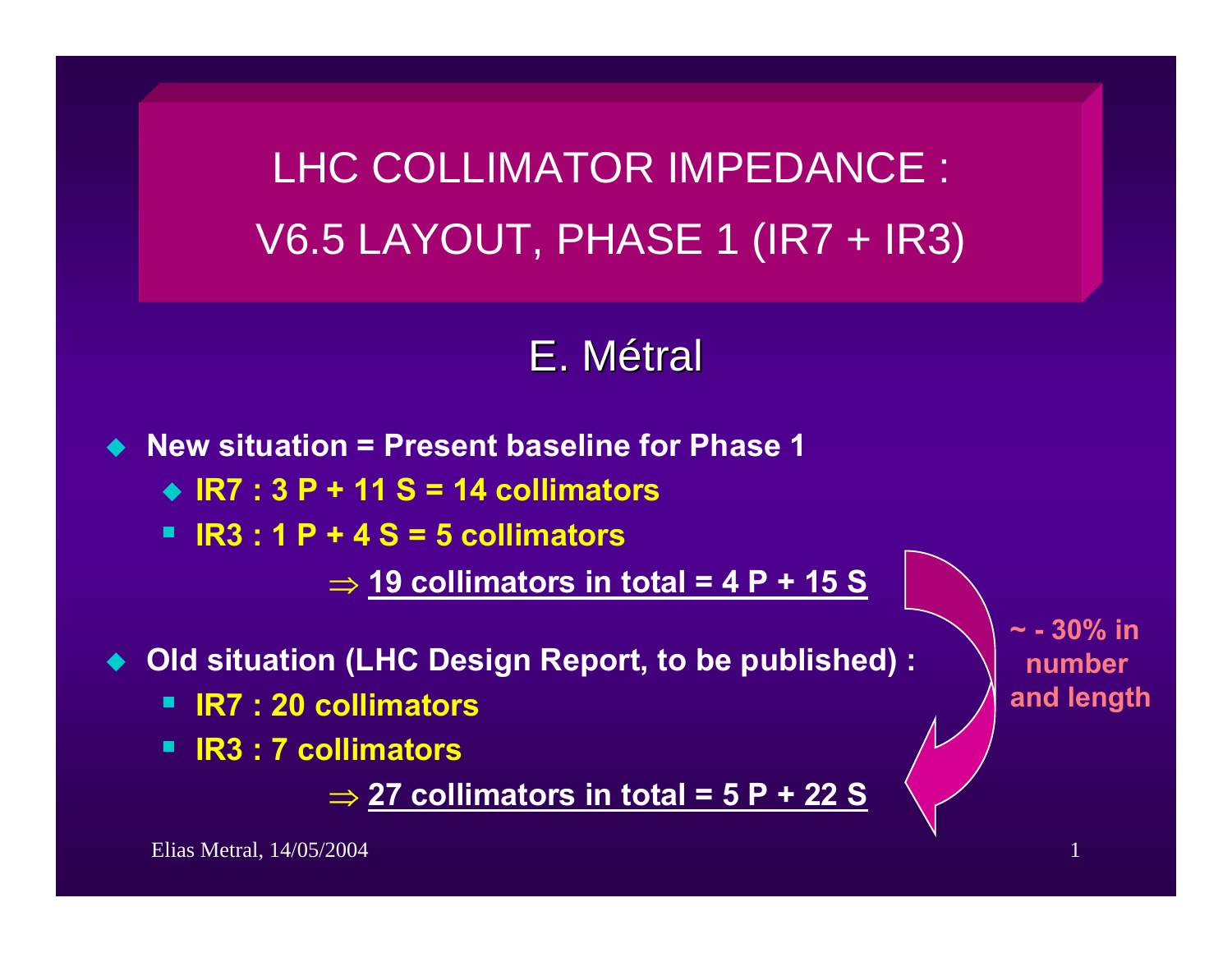**Stability diagram (maximum octupoles) and collective tune shift for the most unstable coupled-bunch mode and head-tail mode 0 (1.15e11 p/b at 7 TeV)** 

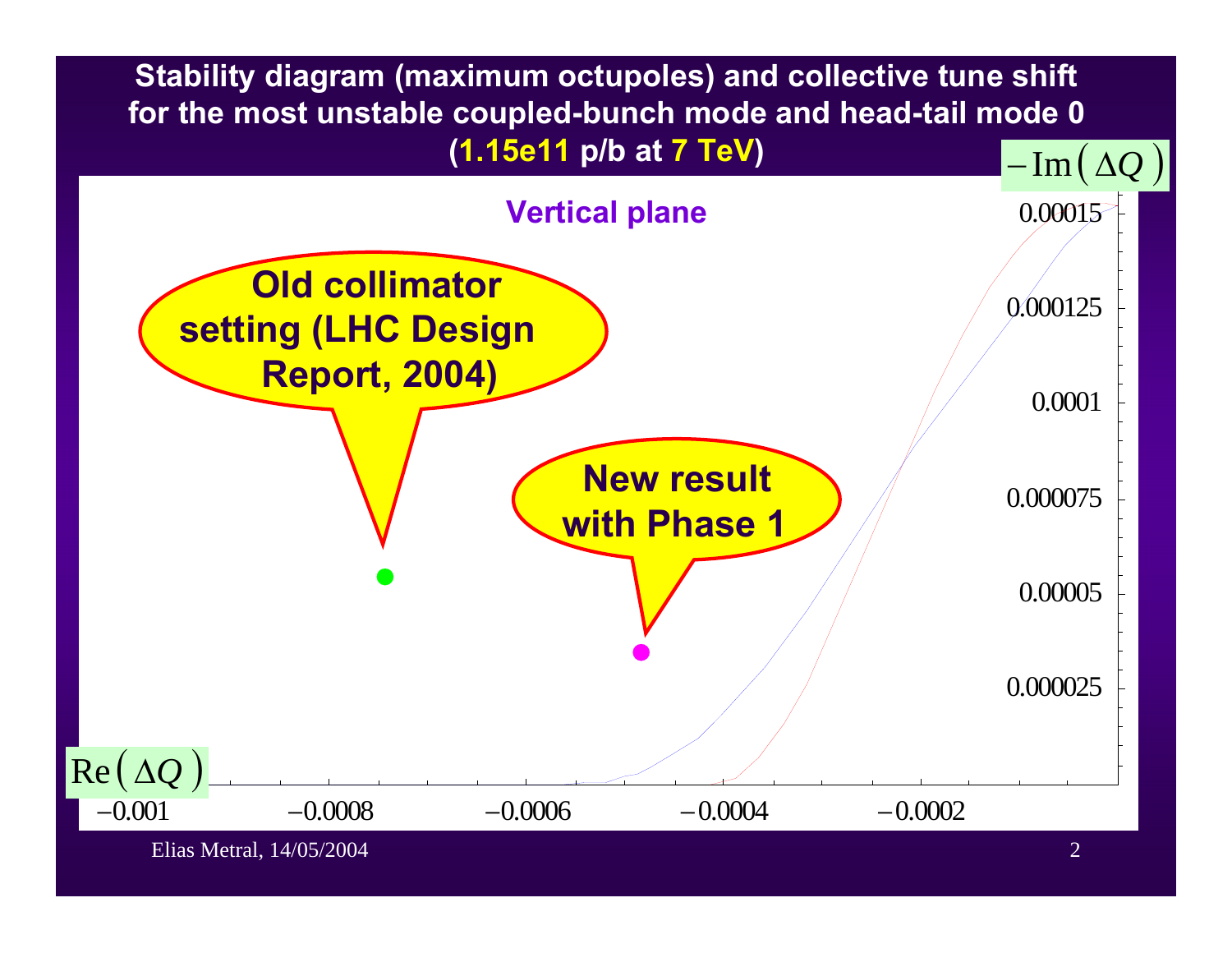